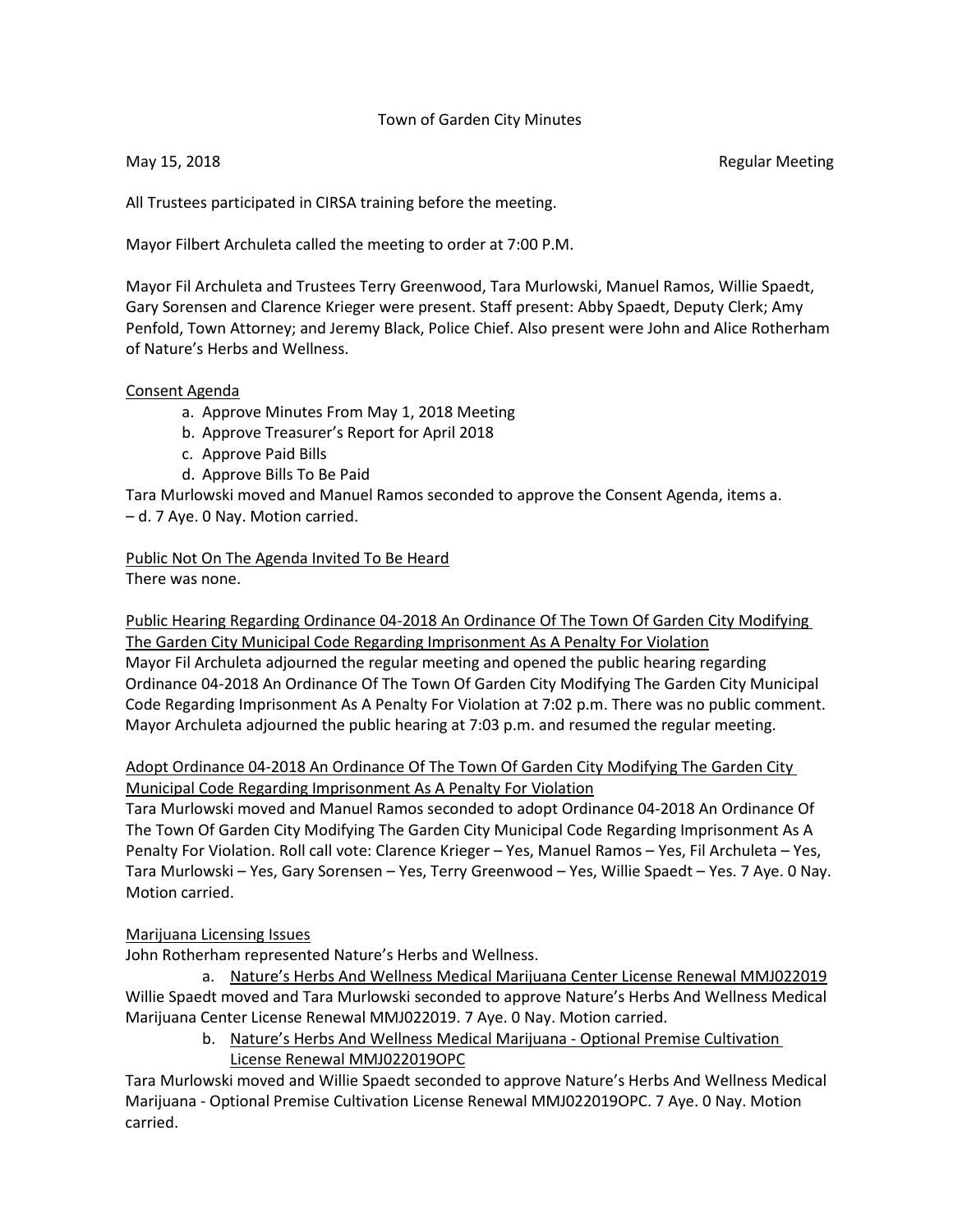c. Nature's Herbs And Wellness Medical Marijuana - Marijuana Infused Products License Renewal MMJ022019MIP

Tara Murlowski moved and Manuel Ramos seconded to approve Nature's Herbs And Wellness Medical Marijuana - Marijuana Infused Products License Renewal MMJ022019MIP. 7 Aye. 0 Nay. Motion carried.

d. Consider Warehouse License

John Rotherhan explained that Nature's Herbs and Wellness is discussing a sublet of El Patron's for seven years to use as a warehouse to store products purchased from sources outside Garden City and then shipped to their stores as needed. There would be no taxes collected by Nature's Herbs and Wellness or remitted to the State for Garden City on products stored at the warehouse. A concern was raised about the 1,000' rule. Terry Greenwood moved and Willie Spaedt seconded to continue the issue until John determines if the sublet is a possibility. 7 Aye. 0 Nay. Motion carried.

# Approve Expense For Spouse Attendance At CML Conference

Fil Archuleta recused himself. Town Attorney Amy Penfold told the Board that the attendance of Lonelle Archuleta at the CML Conference was acceptable for health and safety reasons but that it was not an acceptable use of funds for the Board to pay for her meals during the conference. Terry Greenwood moved and Manuel Ramos seconded to approve Lonelle Archuleta's guest registration for the CML Conference. 6 Aye. 0 Nay. Motion carried.

Terry Greenwood moved and Willie Spaedt seconded to not pay for meals for Lonelle Archuleta at the CML Conference. 6 Aye. 0 Nay. Motion carried.

# Consider Creation of Board Committees

a. Approve Creation Of Committees

Tara Murlowski moved and Manuel Ramos seconded to approve the creation of the Police Department Comprehensive Plan Committee and the Succession Plan and Winter Carnival Committee. 7 Aye. 0 Nay. Motion carried.

b. Assign Members To Committees

Willie Spaedt moved and Manuel Ramos seconded to assign Board Members to the committees as follows: Police Department Comprehensive Plan Committee – Fil Archuleta, Manuel Ramos, Gary Sorensen and Willie Speadt; Succession Plan and Winter Carnival Committee – Fil Archuleta, Tara Murlowski, Terry Greenwood and Clarence Krieger.

c. Schedule Work Sessions For Committees

Tara Murlowski moved and Manuel Ramos seconded to schedule the Police Department Comprehensive Plan Committee work sessions for June 11, July 10 and August 14 at 4:00 p.m and the Succession Planning and Winter Carnival Committee work sessions for June 26, July 24 and August 28 at 4:00 p.m. 7 Aye. 0 Nay. Motion carried.

# Approve Purchase Of Pedestrian Lighting Bollards

Willie Spaedt moved and Tara Murlowski seconded to approve the purchase of the pedestrian lighting bollards at a cost of \$100,209.30. 7 Aye. 0 Nay. Motion carried.

# Approve Temporary Storage Of Pedestrian Lighting Bollards

Tara Murlowski moved and Manuel Ramos seconded to approve temporary storage for the pedestrian lighting bollards. 7 Aye. 0 Nay. Motion carried.